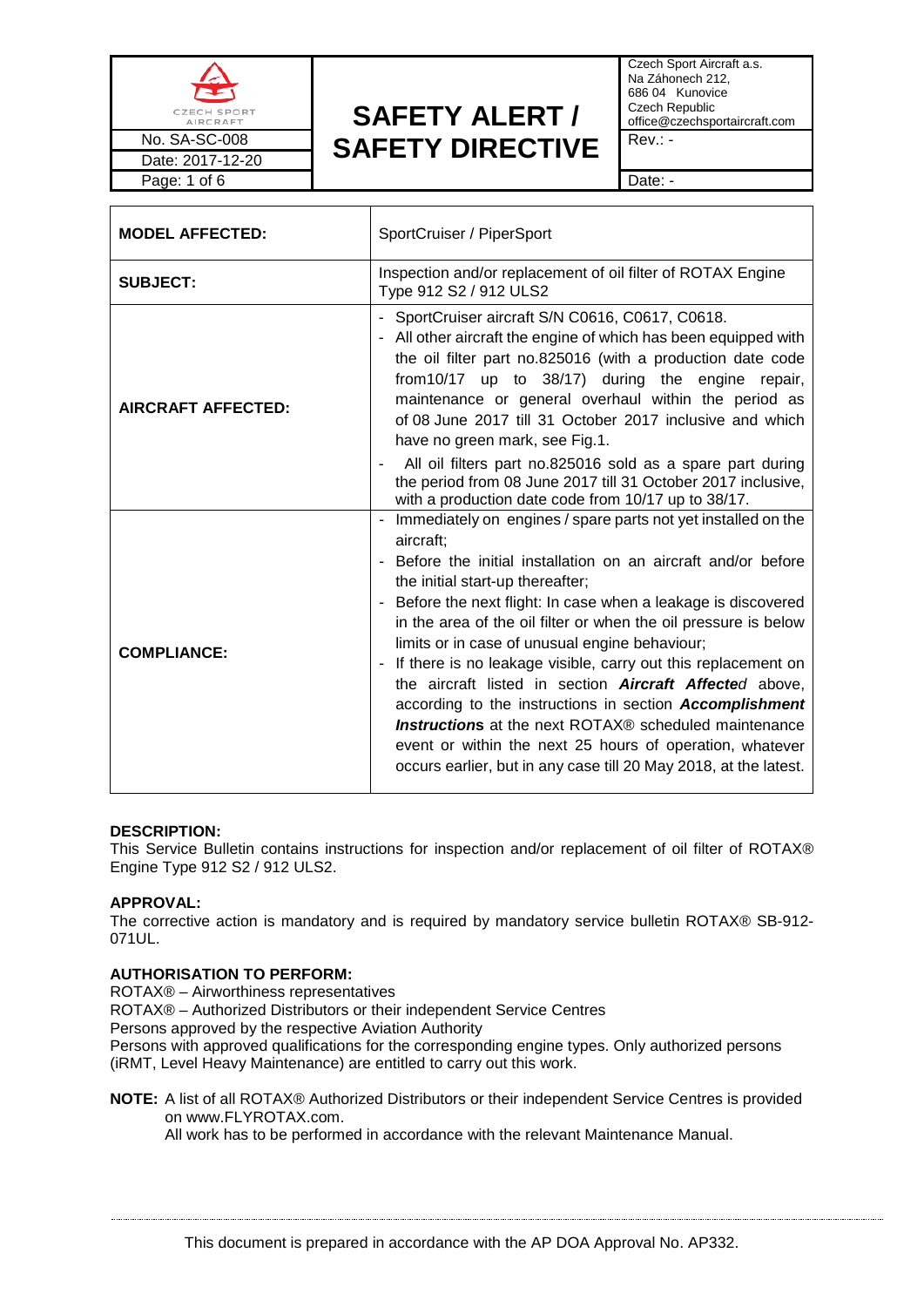

Czech Sport Aircraft a.s. Na Záhonech 212, 686 04 Kunovice Czech Republic office@czechsportaircraft.com

### **REASON:**

Due to deviations in the manufacturing process of the oil filter gasket, cracks in the gasket may have occurred. In rare cases, these deficiencies might lead to oil leakage in the area of the oil filter gasket.

### **MANPOWER:**

Max. 1 hour.

### **SPECIAL TOOLS:**

Common tools for service / maintenance + see section *Special tooling / lubricants*... below.

### **WEIGHT AND BALANCE:**

Not affected.

### **ELECTRICAL LOAD DATA:**

Not affected.

### **REFERENCES:**

ROTAX SB-912 071UL, ROTAX SB-912-071, latest revision. SportCruiser / PiperSport Airplane Maintenance Manual SC-AMM-1-0-00, latest revision

## **PUBLICATIONS AFFECTED:**

N/A

### **MATERIAL AND COST:**

Price and availability of parts will be provided on request by ROTAX® Authorized Distributors or their independent Service Centres. All costs related to this Safety Alert / Safety Directive compliance and implementation shall be fully born by the aircraft owners / operators.

### **Material requirement per engine**

Parts requirement:

| Flg.<br>no. | part no. | Qty/<br>engine | <b>Description</b> | <b>Application</b> |
|-------------|----------|----------------|--------------------|--------------------|
|             | 825016*  |                | Oil filter         | Oil system         |

\*) or relevant part as per superseded history.

### **Material requirement per spare part**

None.

### **Rework of parts**

None.

# **Special tooling / lubricants- /adhesives- /sealing compound- / price and availability**

Price and availability will be supplied on request by ROTAX® Authorized Distributors or their independent Service Centres:

| <b>Description</b>                       | Qty/engine | Part no. | <b>Application</b> |
|------------------------------------------|------------|----------|--------------------|
| AEROSHELL SPORT PLUS 4 GEN 2 as required |            | 297997   | l Oil filter       |
| Oil filter wrench*                       |            | 877620   | Oil filter removal |

\*) or equivalent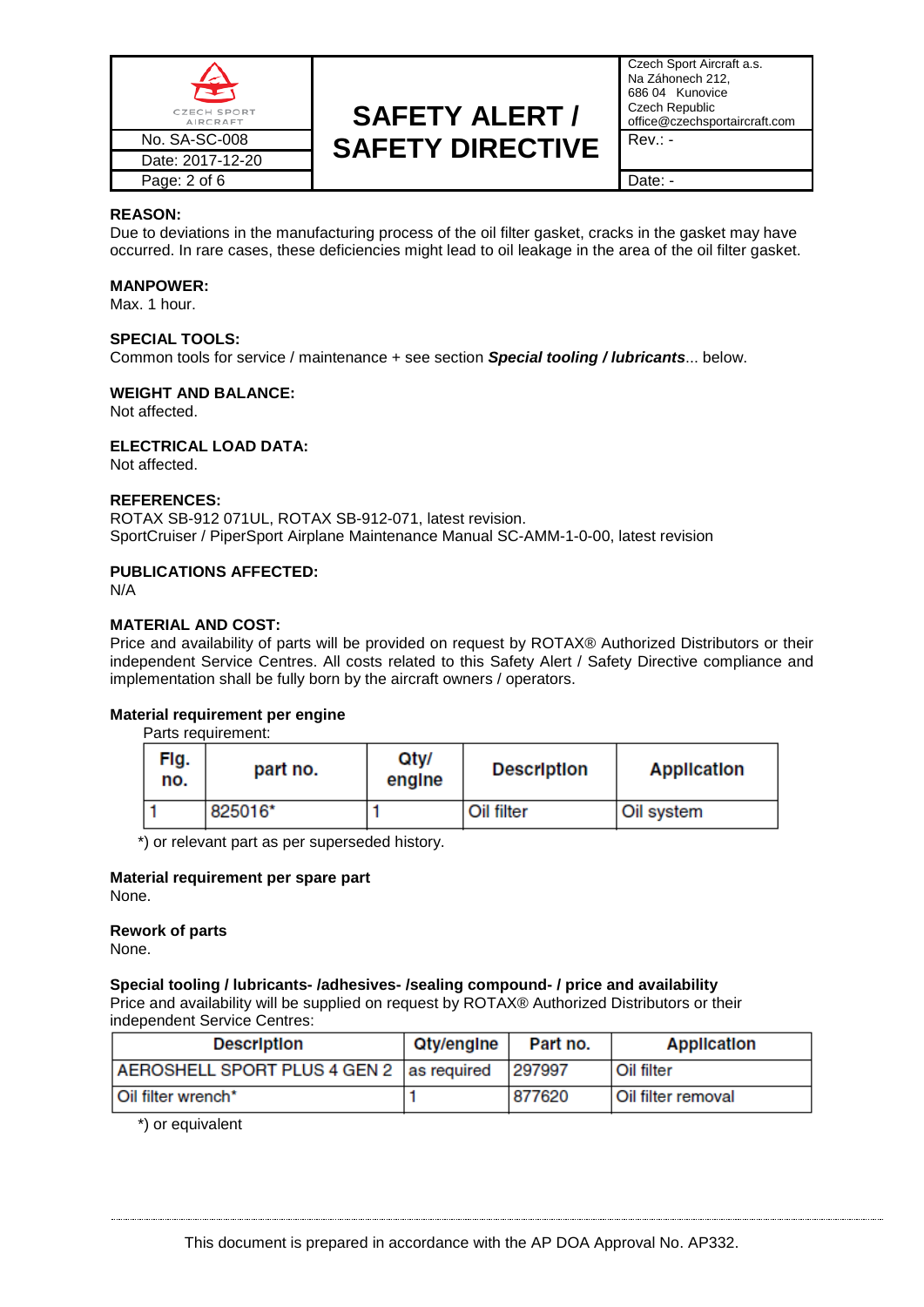

Czech Sport Aircraft a.s. Na Záhonech 212, 686 04 Kunovice Czech Republic office@czechsportaircraft.com

# **1 ACCOMPLISHMENT INSTRUCTIONS:**

Before starting the work related to this Safety Alert / Safety Directive implementation and compliance, review the entire documentation to make sure you have a complete understanding of the procedure and requirements.

All work has to be performed in accordance with the SportCruiser / PiperSport Airplane Maintenance Manual SC-AMM-1-0-00, latest revision.

These instructions (section *Accomplishment Instructions*) have to be followed in accordance with the deadlines specified in section *Compliance*.

# **Explanations:**

**Warning:** Identifies an instruction which, if not followed, may cause minor or moderate injury.

# **1.1 Move the aircraft to a suitable place to perform the work.**

# **1.2 Remove the upper and bottom engine cowling, see the SC-AMM-1-0-00, latest revision.**

# **1.3 General:**

As outlined above only oil filters part no. 825016 with production date code from 10/17 to 38/17 are affected, see the section *Aircraft Affected* above.

| <b>Step</b> |                                                                                                                                                                                                                | <b>Procedure</b>                                                                                                                                                                                        |  |
|-------------|----------------------------------------------------------------------------------------------------------------------------------------------------------------------------------------------------------------|---------------------------------------------------------------------------------------------------------------------------------------------------------------------------------------------------------|--|
|             |                                                                                                                                                                                                                | Check the engine logbook and maintenance documentation or shipping documents<br>to see if this Service Bulletin has already been accomplished.                                                          |  |
|             | Check whether the affected oil filter shows a green mark on the crown of oil filter (as<br>illustrated in Fig. 1) (same area as production date code).                                                         |                                                                                                                                                                                                         |  |
|             | green mark is present: this oil filter is OK as it has already been tested by the<br>supplier and can be used even though the production date code is from 10/17 to<br>38/17. No further actions are required. |                                                                                                                                                                                                         |  |
|             |                                                                                                                                                                                                                | green mark NOT present: this oil filter is NOT OK, please follow the instructions<br>in section Replacement of NOT OK oil filter                                                                        |  |
|             | NOTE:                                                                                                                                                                                                          | If production date code is not easy to read, use a proper means of<br>light (e.g. flashlight directed at a proper angle onto the oil filter<br>crown etc.) for better visibility of the coding imprint. |  |

**Note:** If the aircraft is not affected by this bulletin, enter the following text into the aircraft logbook**:**  *"The SA-SC-008 applicability has been checked with the result: not applicable"***.**

# **1.4 Replacement of NOT OK oil filter (installed on the respective Rotax engine)** – see also the SC-AMM-1-0-00, latest revision.

See Fig.1.

**Warning:** Risk of scalds and burns! Always allow the engine to cool down to ambient temperature before starting work. Proceed with this work only in a non-smoking area and not close to sparks or open flames. Switch off ignition and secure engine against unintentional operation. Secure the aircraft against unauthorized operation. Disconnect negative terminal of aircraft battery.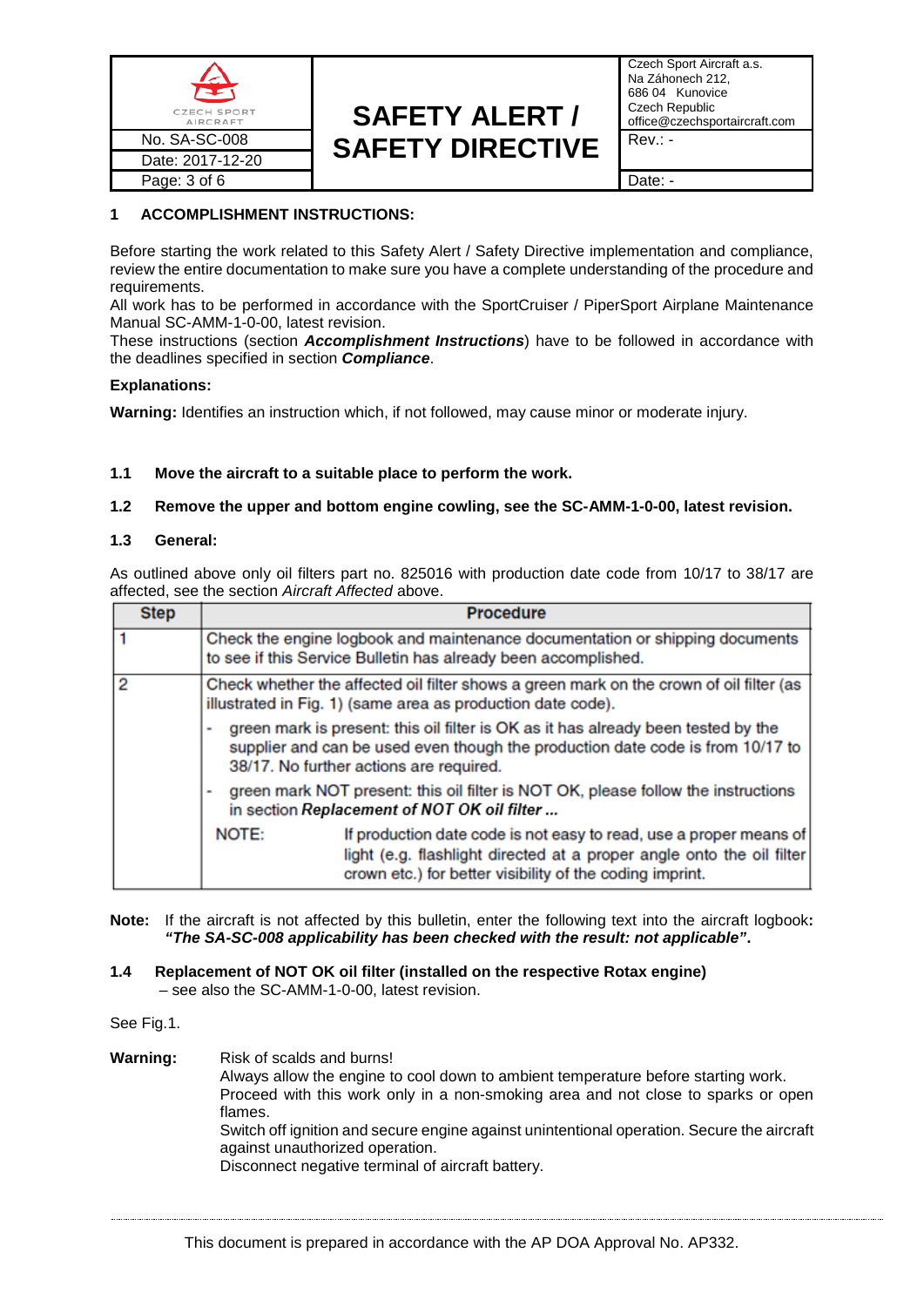

Czech Sport Aircraft a.s. Na Záhonech 212, 686 04 Kunovice Czech Republic office@czechsportaircraft.com

| <b>Step</b> | <b>Procedure</b>                                                         |
|-------------|--------------------------------------------------------------------------|
|             | Remove the affected oil filter according to the Maintenance Manual Line. |
|             | Install the new oil filter according to the Maintenance Manual Line.     |

# **1.5 Restore the aircraft to the original operating configuration.**

# **1.6 Connect the negative terminal of aircraft battery.**

# **1.7 Test run**

Conduct test run and perform leakage check.

**Warning:** There is a danger of life threatening injuries caused by the propeller, rotating and stressed parts of the engine! Always observe the engine from a safe place while it is running. Check and make sure that the cockpit is occupied by a competent operator.

# **1.7.1 Preparation of the engine for test run:**

- Ensure that all the operating fluids (engine oil, coolant, fuel) are replenish to the specified level.
- Make sure that no lose objects (e.g. tools) are left in the engine compartment.
- Inspect tight fit of the propeller.
- Anchor the aircraft suitably to the ground and fix the wheel chocks. Ensure that the propeller zone is clear and safe before starting the engine.

# **1.7.2 Test run procedure**

| <b>Step</b> | <b>Procedure</b>                                                                                                                                                                                                           |
|-------------|----------------------------------------------------------------------------------------------------------------------------------------------------------------------------------------------------------------------------|
| 1           | Establish fuel supply (open fuel cock).                                                                                                                                                                                    |
| 2           | Activate choke                                                                                                                                                                                                             |
| з           | Throttle lever to idle position.                                                                                                                                                                                           |
| 4           | Master switch "ON".                                                                                                                                                                                                        |
| 5           | Ignition for both ignition circuits "ON".                                                                                                                                                                                  |
| 6           | Press starter switch for max. 10 sec. (followed by a cooling period of 2 min.).                                                                                                                                            |
| 7           | After engine start, observe oil pressure. Oil pressure has to be built up within<br>$10$ sec.                                                                                                                              |
| 8           | Let engine run for approx. 2 min. at 2000 rpm. Then first use the throttle lever<br>to bring the engine to approx. 2500 rpm and then run through warming up pe-<br>riod, until the oil temperature reaches 50 °C (122 °F). |
| 9           | Check temperatures and oil pressure: At a steady oil temperature above<br>50 °C (122 °F) and oil pressure above 2 bar (29 psi) engine speed may be in-<br>creased.                                                         |
| 10          | Ignition check as per the current Operators Manual.                                                                                                                                                                        |
| 11          | Conduct a short full throttle run and check that the engine reaches the max. full<br>power speed. Consult the pilot's operating handbook for maximum speed, as<br>it depends on the propeller used.                        |
| 12          | After full-load run, conduct a short cooling run to prevent formation of vapour<br>lock in cylinder heads. This is necessary to prevent steam locks in the cooling<br>and fuel system after shut-down.                     |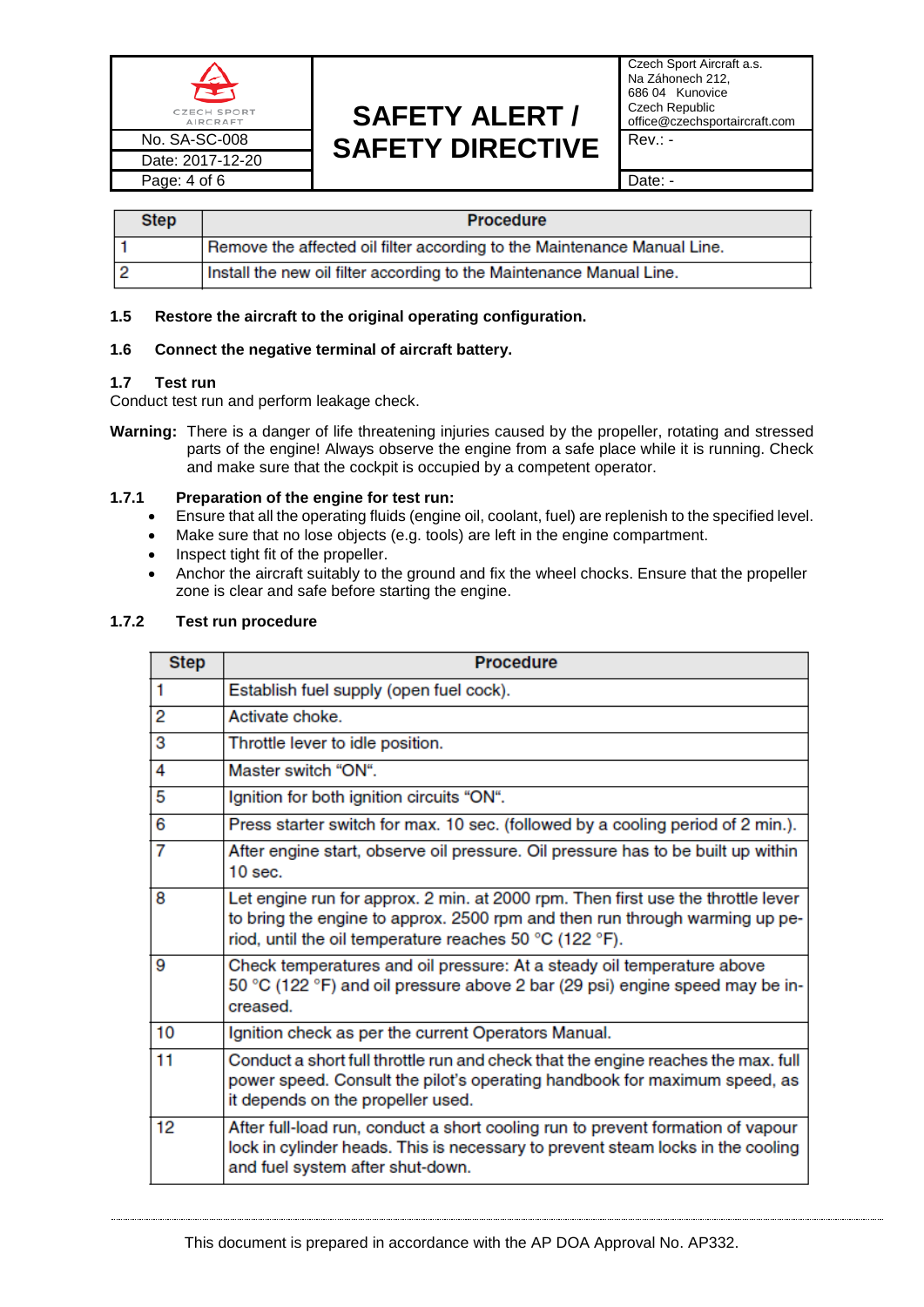

Czech Sport Aircraft a.s. Na Záhonech 212, 686 04 Kunovice Czech Republic office@czechsportaircraft.com

| 13 |                                                                                                                                                                                                                                                 |                                                                                                                                                                           |  |
|----|-------------------------------------------------------------------------------------------------------------------------------------------------------------------------------------------------------------------------------------------------|---------------------------------------------------------------------------------------------------------------------------------------------------------------------------|--|
|    | Shut engine down.                                                                                                                                                                                                                               |                                                                                                                                                                           |  |
|    | NOTE:                                                                                                                                                                                                                                           | On switching off the engine switch off ignition and withdraw the<br>ignition key.                                                                                         |  |
| 14 | Inspect rotary seal for leakage.                                                                                                                                                                                                                |                                                                                                                                                                           |  |
|    | NOTE:                                                                                                                                                                                                                                           | Due to the design of the rotary seal, the manufacturer tolerates<br>a certain amount of leakage. If the leakage is in excess of the<br>limit rotary seal must be renewed. |  |
|    | Tolerated leakage:                                                                                                                                                                                                                              |                                                                                                                                                                           |  |
|    | For this check the engine must be operated until all temperatures have stabi-<br>lized for a period of 5 minutes. At that point shut down engine and ensure the<br>ignition is switched off and engine secured against unintentional operation. |                                                                                                                                                                           |  |
|    |                                                                                                                                                                                                                                                 |                                                                                                                                                                           |  |
|    | Coolant must not drip through leakage bore, located at the base of the ignition<br>housing, for a period of 1 minute after the engine has been stopped.<br>In case this leakage test can not be passed, the rotary seal must be renewed.        |                                                                                                                                                                           |  |
|    |                                                                                                                                                                                                                                                 |                                                                                                                                                                           |  |

## **1.8 Engine oil and coolant**

**Warning:** There is a risk of severe burns and scalds! Never open the radiator cap when the cooling system is hot. For safety's sake, cover cap with a rag and open slowly. Sudden opening of the cap could provoke the escape of boiling coolant and result in scalding. Replenish engine oil and coolant as required once engine has cooled down.

# **1.9 Oil filter**

**NOTE:** If the oil filter has been replaced, re-tighten by hand after the trial run on a cold engine.

### **1.10 Check of leaks**

Inspect the engine for oil, fuel or coolant leaks and repair as necessary.

# **1.11 Complete aircraft records to reflect compliance with this SA-SC-008.**

## **1.12 Replacement of oil filters in spare parts inventory/not installed on the engine (**the 3rd criterion in section *Aircraft Affected***)**

See Fig 1.

| <b>Step</b> | <b>Procedure</b>                                                                                                                                                                         |
|-------------|------------------------------------------------------------------------------------------------------------------------------------------------------------------------------------------|
|             | Quarantine and/or remove affected filters from your inventory.<br>Mark as unserviceable and return F.O.B. to your ROTAX® Authorized Distributor or<br>their independent Service Centers. |